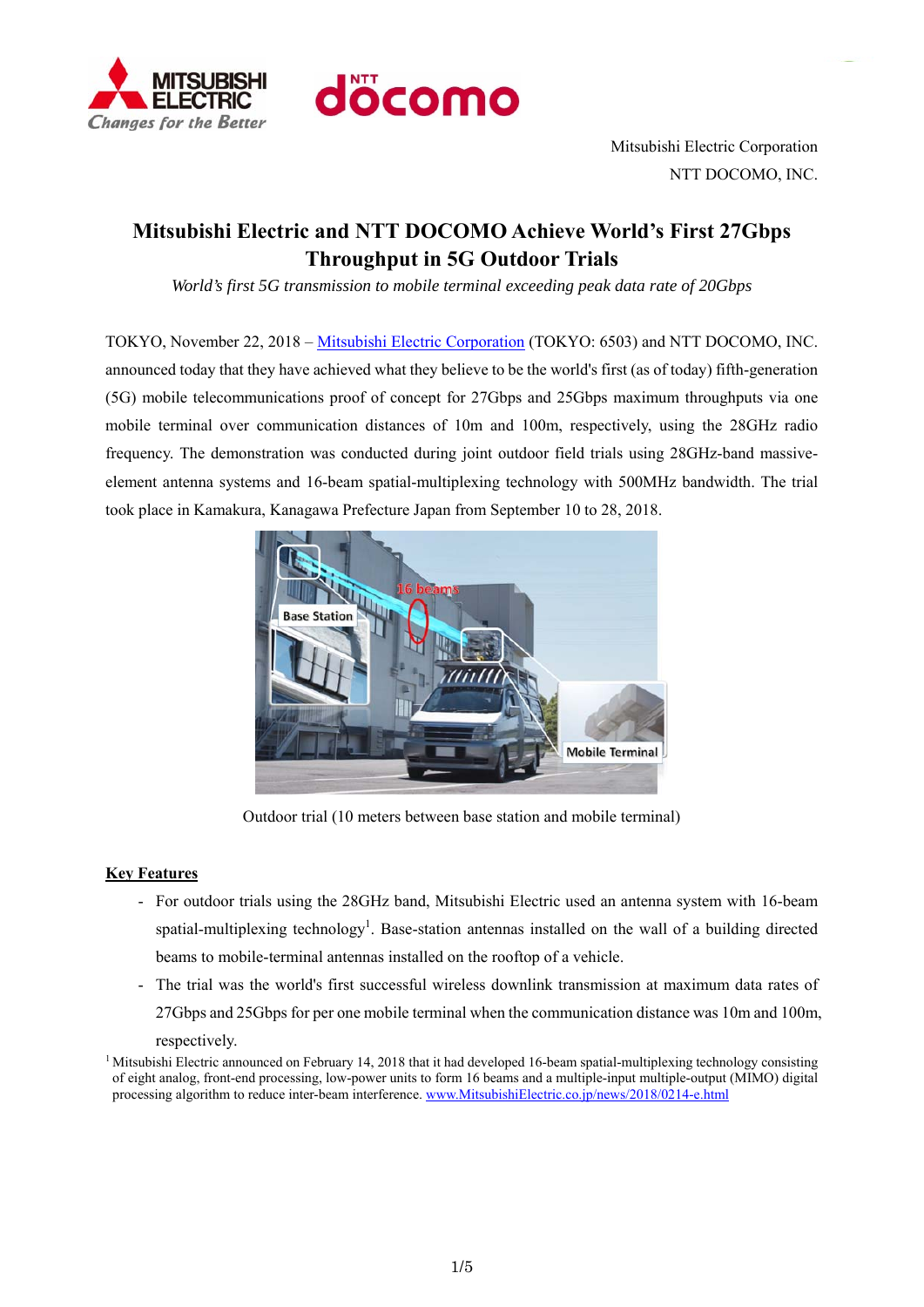### **Overview**

|              | Features                                        | Maximum throughput      |
|--------------|-------------------------------------------------|-------------------------|
| 5G           | 500MHz bandwidth,                               | 27Gbps at 10 meters and |
|              | $16 \times 16$ MIMO <sup>2</sup> transmission   | 25Gbps at 100 meters    |
| Conventional | 60MHz bandwidth,                                |                         |
| (4G)         | 988Mbps <sup>3</sup><br>4 x 4 MIMO transmission |                         |

2 Multiple-Input Multiple-Output

3 Latest 4G mobile communication system in Japan as of November 2018

#### **Future work**

Indoor trials using 28GHz band in multipath-rich environments during fiscal year ending March 31, 2019.

### **Details**

Conventional 4G spatial multiplexing technology has limited multiplexing order, so Mitsubishi Electric and DOCOMO developed beamforming technology in an analog domain and inter-beam interference reduction technology to suitably separate overlapping beams with digital signal processing at the base station. The result is 16-beam spatial multiplexing, which has been unachievable with 4G.

The developed beamforming technology enables beams to track a mobile terminal by switching the preset beam (Fig. 2). The inter-beam interference reduction technology estimates the channel at the base station and controls the transmitting signal to adaptively reduce inter-beam interference as channel conditions over time. Together, the two technologies enable 16-beam spatial multiplexing in outdoor mobile environments.

The trials achieved the world's first successful wireless downlink transmissions at data rates of 27Gbps and 25Gbps when the distance between the base station and the mobile terminal was 10m and 100m, respectively. The achieved peak data rates correspond to spectral efficiency of  $67bps/Hz<sup>4</sup>$ , believed to be the world's best performance for 28GHz-band mobile telecommunication.

The test achieved the goal of the Japanese government's research and development project to help realize 5G mobile communications based on high data-rate and low-power-consumption radio-access technologies and using an ultra-high-frequency band and extra-wide-bandwidth massive MIMO. The developed technologies are expected to enable wireless communications at ultra-high data rates of more than 20Gbps to moving vehicles with numerous passengers, such as buses.

<sup>4</sup> Downlink occupancy is 80% of TDD frame, i.e. downlink : uplink =  $4:1$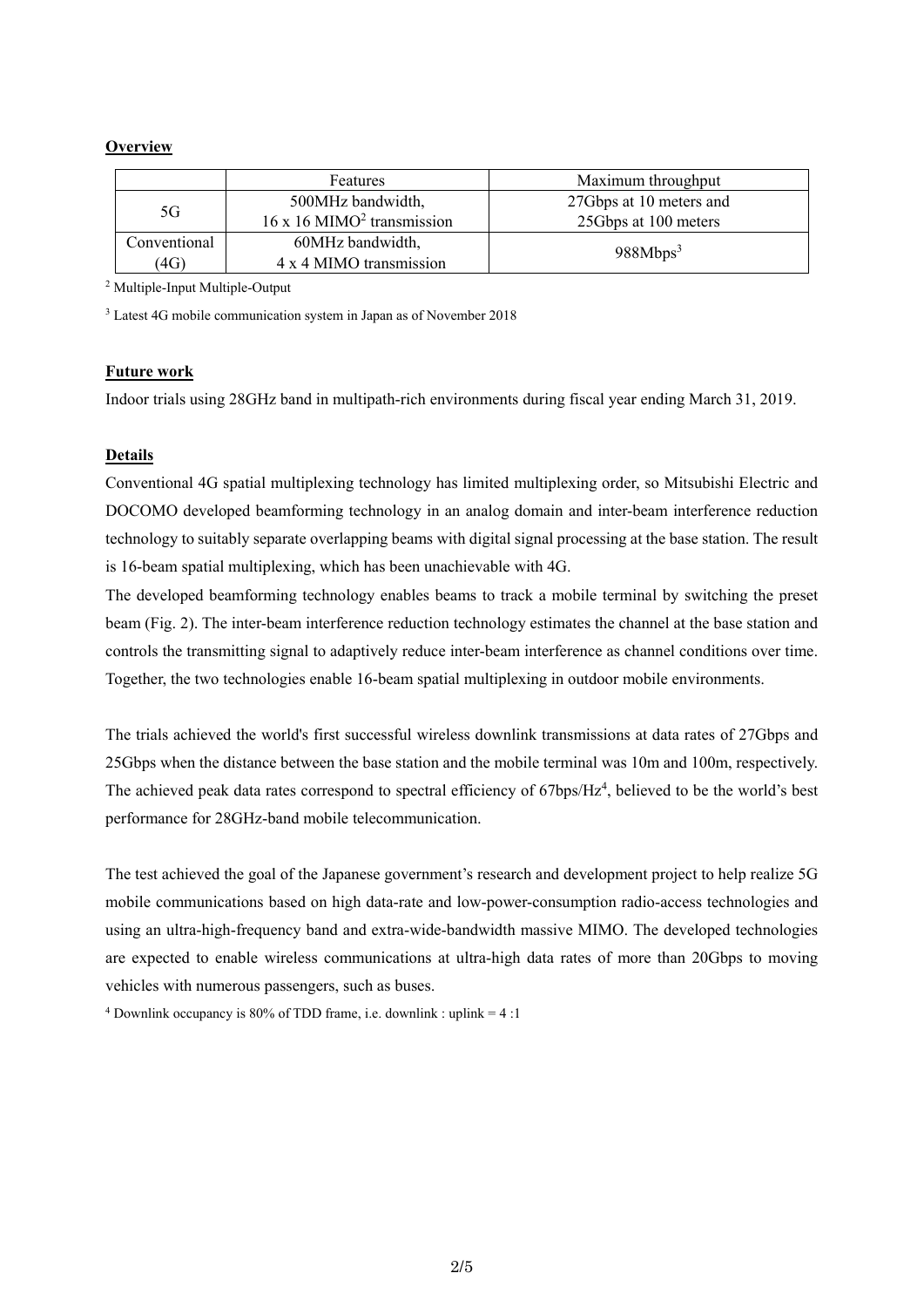

Fig. 1 Outdoor trial site and throughput results according to position of mobile terminal



Fig. 2 Tracking mobile terminal by beam switching (viewed from base station)

# Table 1 Outdoor Trial Parameters

|              | Period of the trial: September 10 to 28, 2018                            |  |
|--------------|--------------------------------------------------------------------------|--|
| General      | Location: Kamakura, Kanagawa Prefecture, Japan                           |  |
|              | Radio frequency: 28GHz-band (bandwidth: 500MHz)                          |  |
|              | • Massive-element antenna: maximum 256-element phased array antenna x 16 |  |
| Base station | $(4096$ elements)                                                        |  |
|              | · Number of data streams: 16                                             |  |
|              | · Modulation scheme: 256QAM (max.)                                       |  |
| Terminal     | • Terminal antenna: patch antenna x 8 x 2 polarization                   |  |

# Table 2. Roles of Trial Participants

| Mitsubishi Electric | • Development and supply of 28GHz trial system<br>• Operation of outdoor trial          |
|---------------------|-----------------------------------------------------------------------------------------|
| DOCOMO              | • Determination of specifications for 28GHz trial system<br>• Planning of driving trial |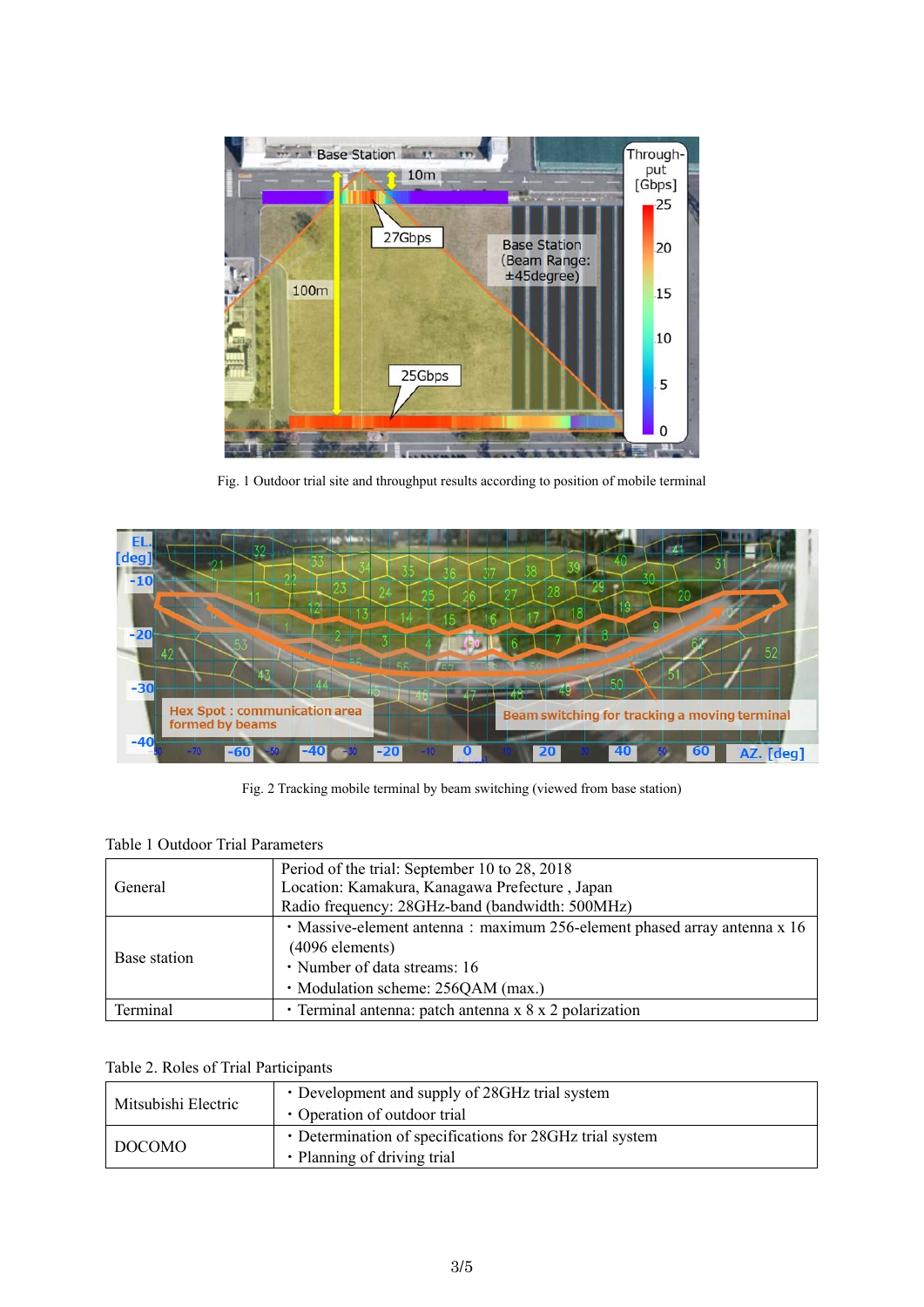#### **Background**

A peak data rate of 20Gbps is required for 5G mobile communications. One technology that promise to meet this need is massive-element antenna systems technology, which enables multi-beam spatial multiplexing where multiple data streams can be transmitted in parallel to mobile terminals. Realizing this technology, however, has involved two challenges: implementation of a massive-element antenna array that clusters large numbers of antenna elements for high-precision beamforming, and mitigation of inter-beam interference.

Mitsubishi Electric and DOCOMO have jointly undertaken "The research and development project for realization of the fifth-generation mobile communications system − High data rate and low-powerconsumption radio access technologies with higher-frequency-band and wider-bandwidth massive MIMO" commissioned by Japan's Ministry of Internal Affairs and Communications. The focus of their research has been wideband massive MIMO and beam-control technologies for high SHF bands. To realize 20Gbps throughput using 500MHz bandwidth, they have now collaboratively developed and validated a massiveelement antenna system enabling 16-beam spatial multiplexing.

Using 4G systems, it has not been possible to establish high data-rate communication for a single mobile terminal using more than four streams. Mitsubishi Electric and DOCOMO carried out 28GHz-band outdoor field trials to verify the feasibility of 16-beam spatial multiplexing in line-of-sight conditions<sup>4</sup>, where massiveelement base-station antennas installed on the wall of a building directed beams to mobile-terminal antennas installed on the rooftop of a vehicle. The mobile terminal moved along two different streets. The distance of one mobile terminal was 10m from the base station and the distance for the other was 100m (Fig. 1). 4 There was no obstacle between the base station and device. The environment for parallel transmission was challenging.

This news release includes a part of "The research and development project for realization of the fifth generation mobile communications system" commissioned by Japan's Ministry of Internal Affairs and Communications.

#### **Media Inquiries**

# **Mitsubishi Electric Corporation**  Mr. Niels Meinke Public Relations Division Email: prd.gnews@nk.MitsubishiElectric.co.jp Tel: +81-3-3218-2831 Fax: +81-3-3218-2431 Website: www.MitsubishiElectric.com

#### **NTT DOCOMO, INC.**

Ms. Makiko Furuta or Mr. Michael Bristow Public Relations Department Tel: +81-3-5156-1366 Fax: +81-3-5501-3408 Website: www.nttdocomo.co.jp/english